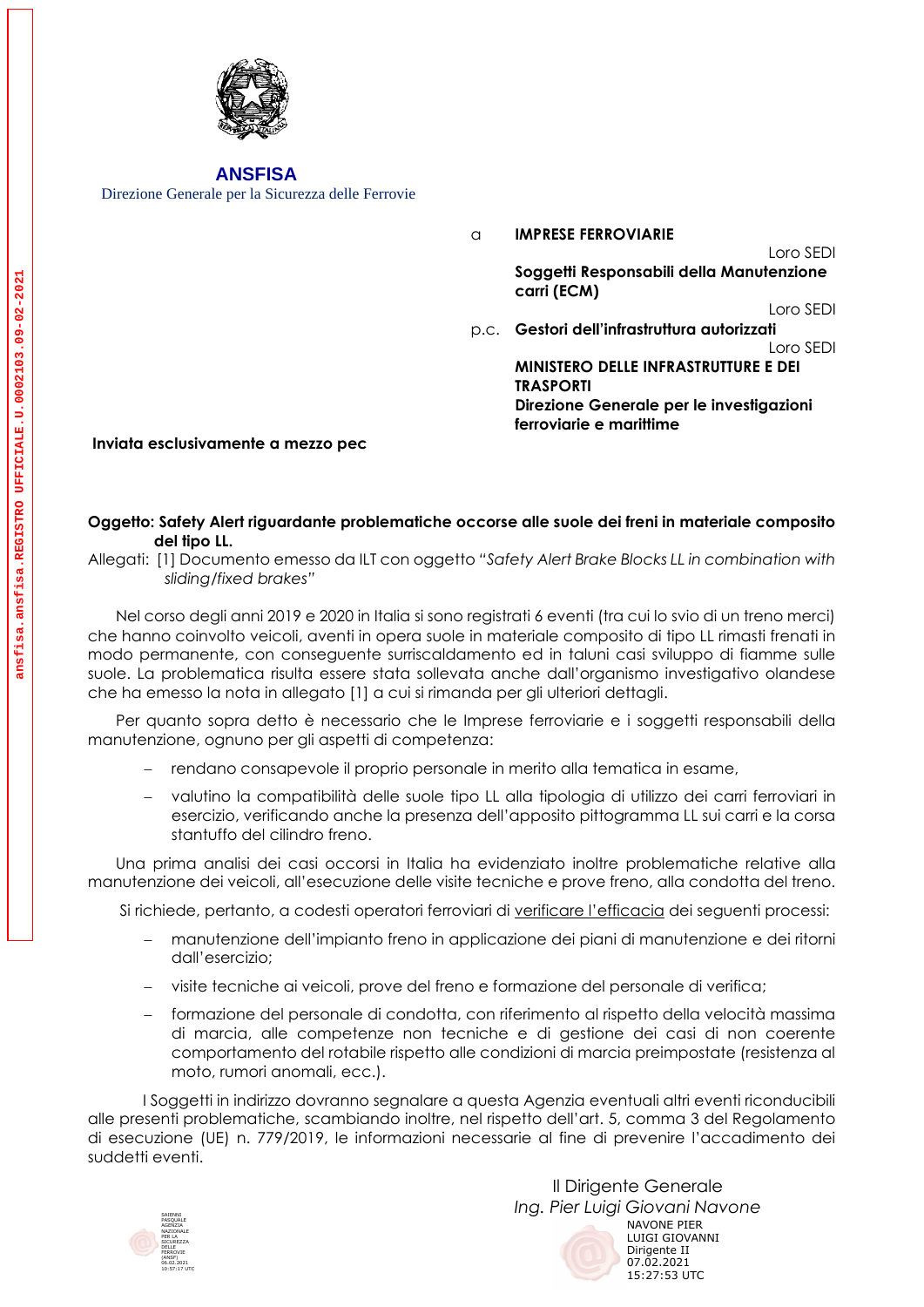

Inspectie Leefomgeving en Transport Ministerie van Infrastructuur en Milieu

Safety Alert Brake Blocks LL in combination with sliding/fixed brakes.

**ILT** Rail en Wegvervoer Handhaving Rail

November 2017 Postbus 1511 3500 BM Utrecht

> **Contactpersoon** B.A. Olthoff *Senior Inspecteur*

T 070-4564136 M +31(0)6-55742191 bart.olthoff@ILenT.nl

NSA: Dutch Inspectorate - ILT

On May 27, 2016, a freight train carrying twenty cars with LPG had a fixed break near Breda (NL). Research shows that due to the fixed/sliding brake in one car the temperature of the wheels and brake blocks has been such that all brake blocks of this car were burned and the tread of the wheels in question is deformed. That created a serious risk of derailment. This damage has occurred in a relatively short period of time. Respondents report fire hazards to the wheels of the car in question, probably within six kilometers after the fixed brake was formed. In addition, the car is not derailed and no damage has been caused outside the destructive damage to the wheels and brake pads. The last hotbox measuring point is about twenty kilometers from the point where the train has come to a halt. This last measurement has not measured a sliding/fixed brake.



Despite extensive research by ProRail, Captrain Nederland BV and ILT, the cause of the sliding/fixed brake has not become clear. Research shows that the brake in question was fitted with composite brake blocks, type LL. This specific type of composite brake blocks are European approved and replace since 2008 the cast iron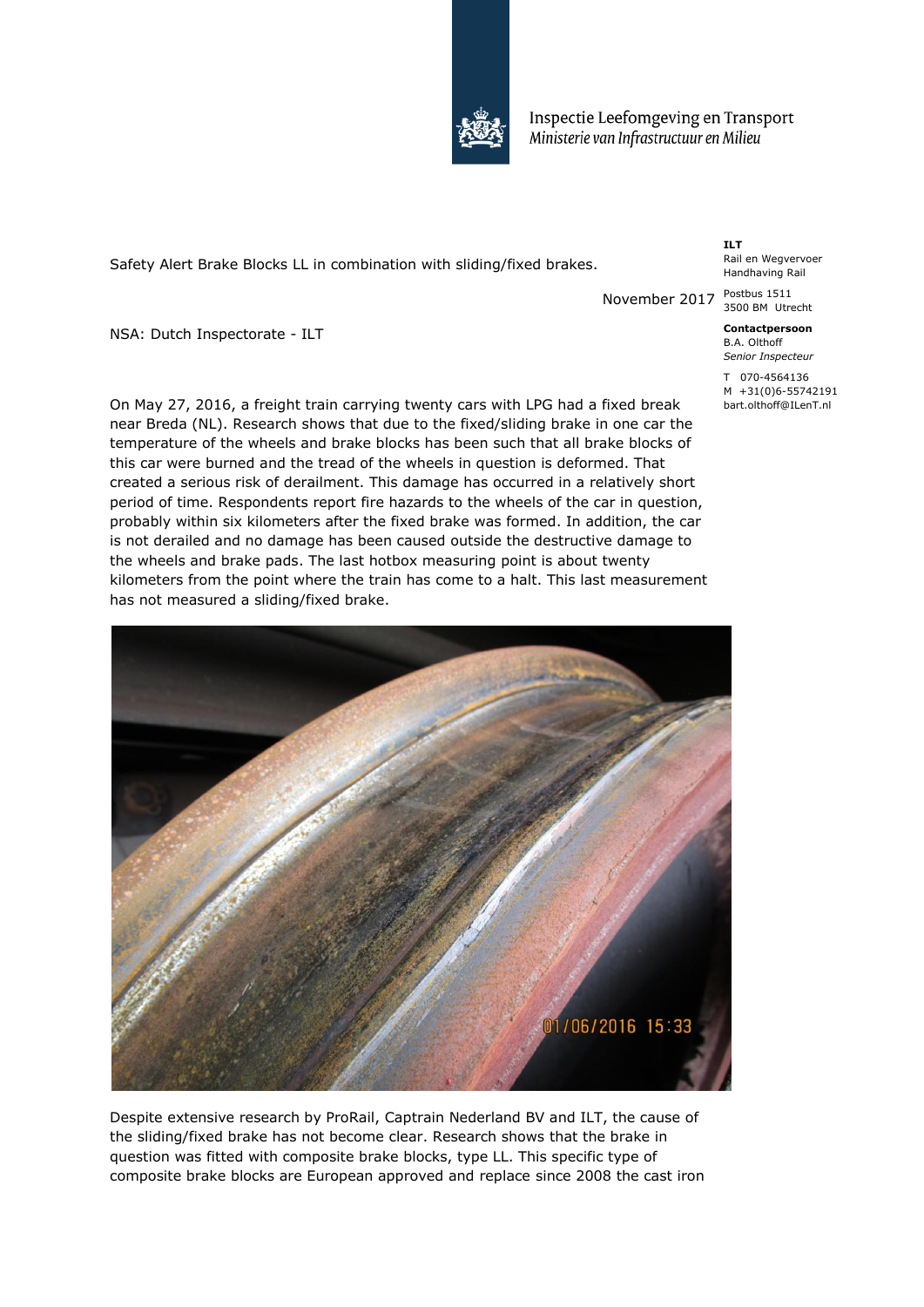

Inspectie Leefomgeving en Transport Ministerie van Infrastructuur en Milieu

brake blocks. In cast iron brake blocks, the heat generated can be absorbed by the wheel and the cast iron brake block in case of inhibition. Composite brake blocks do not conduct the heat, which means that all heat must be absorbed by the wheel. In the Netherlands we are not familiar with earlier similar incidents. However in September 2017 a similar incident occurred in the south of The Netherlands.

Since 1995, composite brake blocks have been applied. The brake pads type LL have B.A. Olthoff Previously, that was not possible. The phenomena as noted on 27 May 2016 are not  $17^{070-4564136}$ known to other types of composite brake blocks, type K, as far as ILT is known. The start.olthoff@ILenT.nl been developed because they can replace one to one cast iron brake pads. railway company and ProRail have taken measures to prevent repetition.

**ILT** Rail en Wegvervoer Handhaving Rail

Postbus 1511 3500 BM Utrecht

**Contactpersoon** *Senior Inspecteur*

M +31(0)6-55742191